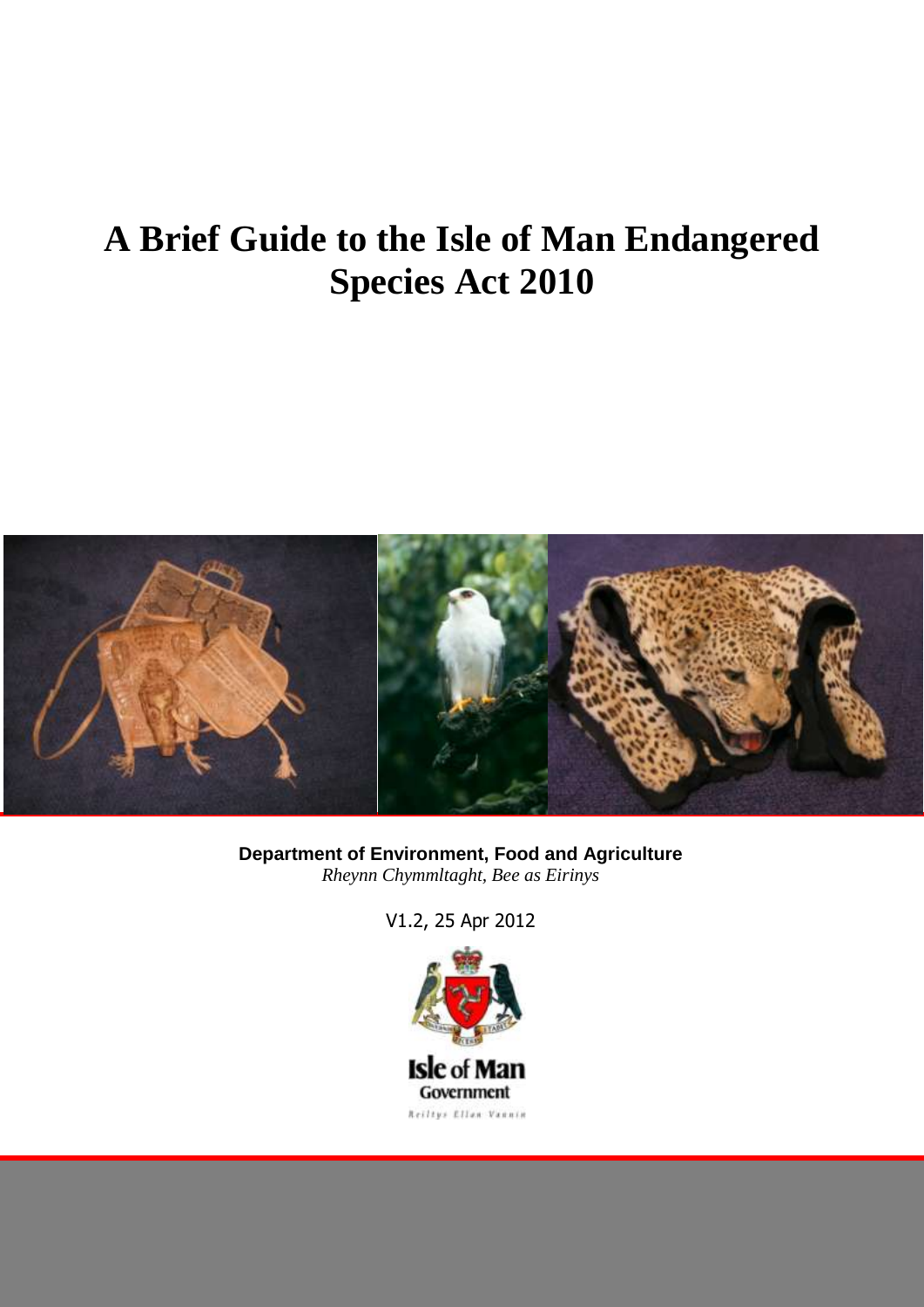# **Contents**

| 1.                                       | <b>Note</b>                                                       | 3              |
|------------------------------------------|-------------------------------------------------------------------|----------------|
| 2.                                       | Background                                                        | 3              |
| 2.1                                      | The Convention                                                    | 3              |
| 2.2                                      | Stricter domestic measures                                        | 3              |
| 3.                                       | The Endangered Species Act 2010                                   | 3              |
| 4.                                       | Prescribed species and derivative products                        | $\overline{4}$ |
| 4.5                                      | <b>Hybrids</b>                                                    | 5              |
| 5.                                       | Import, export, re-export                                         | 5              |
| 5.1                                      | Permits                                                           | 5              |
| 5.2                                      | Permit applications                                               | 5              |
| 5.3                                      | Captive -bred and artificially propagated specimens               | 5              |
| 5.4                                      | Notice of import                                                  | 6              |
| 5.5                                      | Transport and transhipment conditions for live animals and plants | 6              |
| 5.6                                      | Introduction from the Sea Certificates                            | 6              |
| 6.                                       | Sale, purchase, etc                                               | 6              |
| 7.                                       | Exemptions to the requirements of import/export/re-export permits | 7              |
| 7.1                                      | <b>Travelling Exhibition Certificates</b>                         | 7              |
| 7.2                                      | Personal Ownership Certificates                                   | 7              |
| 7.3                                      | <b>Phytosanitary Certificates</b>                                 | 8              |
| 7.4                                      | <b>Pre-Convention Certificates</b>                                | 8              |
| 7.5                                      | Transfers between scientific institutions                         | 8              |
| 8.                                       | Other provisions                                                  | 9              |
| 8.1                                      | Personal and household effects                                    | 9              |
| 8.2                                      | Tourist souvenirs                                                 | 10             |
| 8.3                                      | Registration of traders and simplified procedures                 | 10             |
| 8.4                                      | Marking                                                           | 10             |
| 9.                                       | Further information                                               | 11             |
| Page 2 of 13<br>Version 1.1: 10 Feb 2012 |                                                                   |                |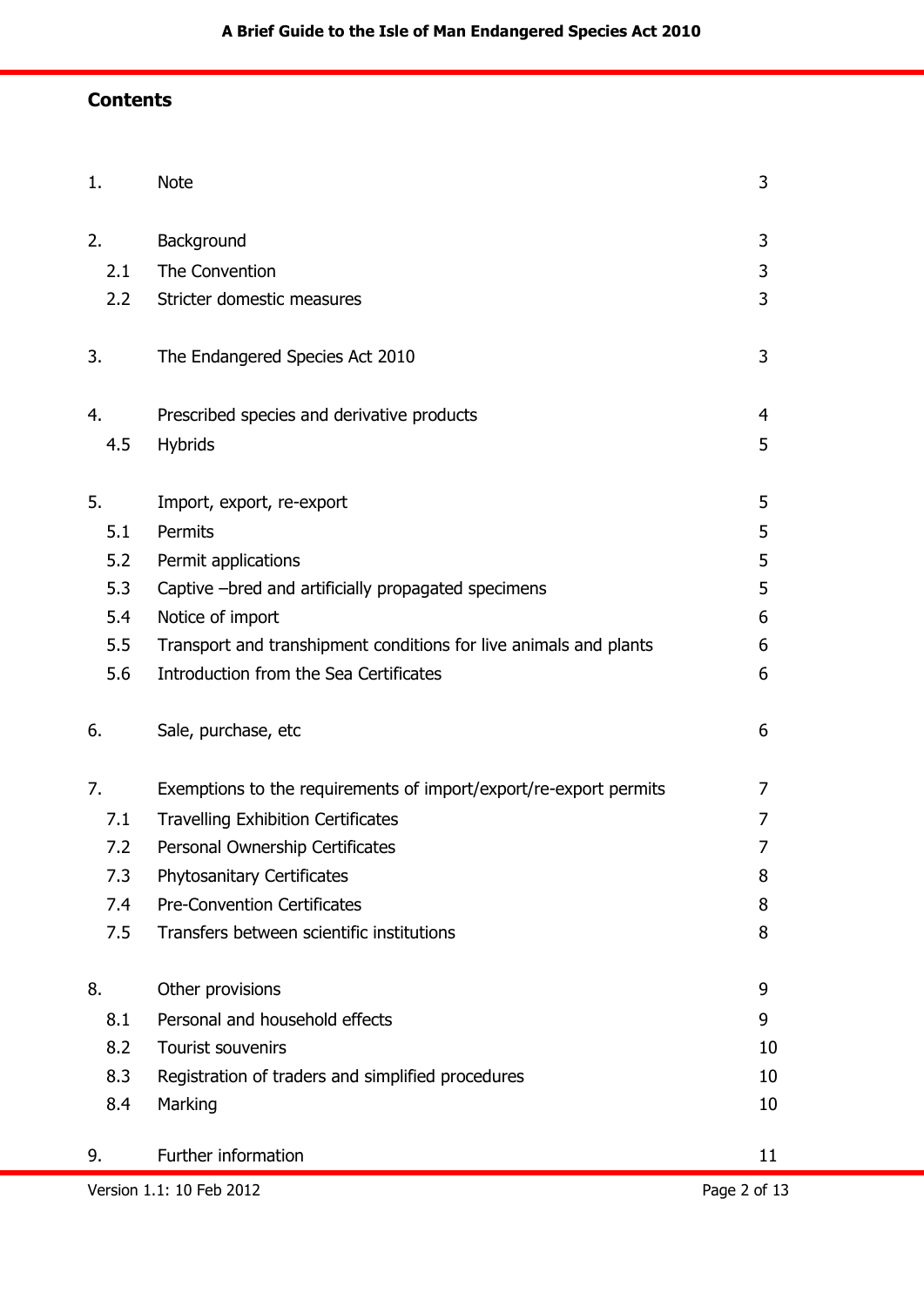#### <span id="page-2-0"></span>**1. Note**

1.1 Important: this document is aimed at potential licence/certificate applicants. It is a simplified summary and should not be read as legal guidance. The full Act and secondary legislation is available from the Tynwald Library and the government website [http://www.gov.im/infocentre/acts/.](http://www.gov.im/infocentre/acts/) Specific advice may be sought from the Department of Environment, Food and Agriculture. In this document 'the Act' refers to the Endangered Species Act 2010, 'the Department' refers to the Department of Environment, Food and Agriculture and references are made to 'S' numbers for sections of the Act, Reg numbers for Regulations in the Endangered Species (General) Regulations 2011.

## <span id="page-2-1"></span>**2. Background**

#### <span id="page-2-2"></span>2.1 The Convention

This legislation updates our enactment of the Convention on International Trade in Endangered Species of Wild Flora and Fauna (CITES), which aims to ensure that international trade in specimens of wild animals and plants does not threaten their survival. It replaces the Endangered Species (Import & Export) Act 1981. The Convention was first agreed in 1973 and has been signed by at least 175 parties. The Isle of Man is signed up through the UK, which has party status. The convention operates by restricting trade in some particularly rare, sensitive or over-traded species, but allowing a regulated trade in other species at potential risk of becoming endangered, such that the levels of trade can be monitored and effective measures put in place where necessary. A smaller number of species have been listed at the specific request of a range state, to aid their regulation of trade. Further details of the Convention, its meetings and resolutions, and a variety of guidance are available from the CITES website [http://www.cites.org.](http://www.cites.org/)

#### <span id="page-2-3"></span>2.2 Stricter domestic measures

The Convention allows for stricter domestic measures by Parties and the Manx legislation has taken the EU Regulations as its basis, as most movements are between these two areas of jurisdiction. There are therefore differences between the CITES appendices and the lists of prescribed species within the legislation. The CITES website is therefore useful for background information and international considerations, but the national legislation of each jurisdiction involved in a movement should be checked to determine the specific requirements. Contact details for the management authorities are available from the CITES website.

## <span id="page-2-4"></span>**3. The Endangered Species Act 2010**

3.1 This Act controls the movement of specified species on and off the Isle of Man, including movements to and from the UK or Eire. It also controls the commercial use of particular kinds of specimens (eg. buying and selling). A licence is not required under this legislation specifically for keeping or the possession of a specimen, though a specimen may be held illegally if it was not imported legally and action could result in such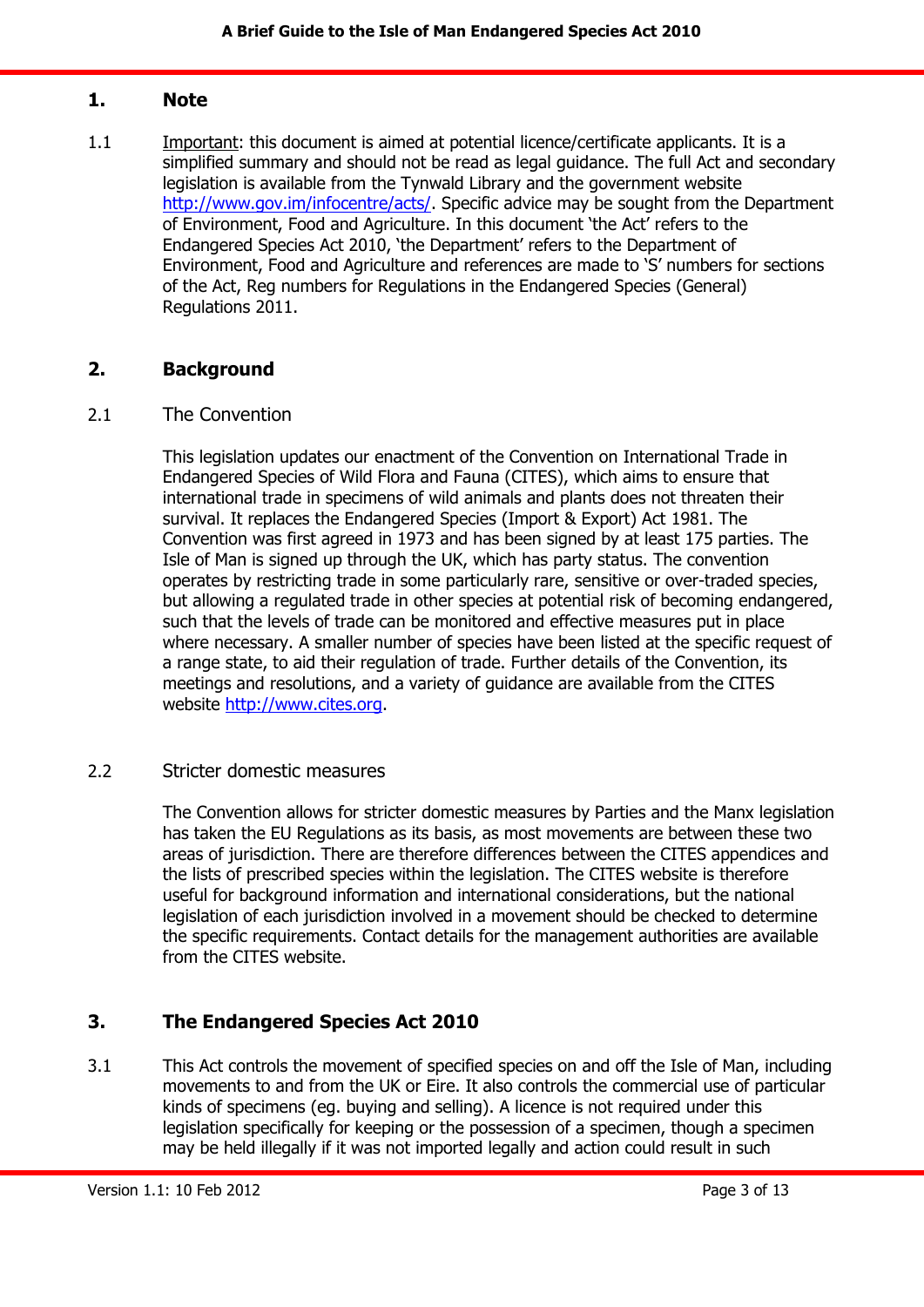circumstances (see S14). The Act does, however, require suitable accommodation to house and care for live animal specimens and provides a basic requirement for suitable conditions of transport (see Transport and Transhipment Conditions for Live Animals below).

- 3.2 It is not the only legislation controlling the movement of species on and off the island. With regard to exotic species, see also the Destructive Imported Animals Act 1963 and the Wild Animals (Restriction on Importation, etc.) Act 1980. The Forestry, Amenity and Lands Directorate can advise you on these particular Acts.
- 3.3 Species moved under a licence of this Act may also be restricted under animal health or plant health legislation. The Agriculture Directorate of this Department can advise you on these issues.

## <span id="page-3-0"></span>**4. Prescribed species and derivative products**

- 4.1 The species prescribed under the Act are specified in an Order. This is the Endangered Species Order 2010 (SD 0956/11) at the time of writing. This links the Classes A, B and C of the Act to EU regulation 338/97 Annexes A, B and C respectively. EU Annex D has no effect in Manx legislation.
- 4.2 Specimens controlled under the Act are:
	- '(a) any animal or plant, whether alive or dead, of prescribed species;

(b) any part or derivative of such an animal or plant, whether or not contained in other goods; and

(c) and any other goods which appear from an accompanying document, the packaging or a mark or label, or from any other circumstances, to be or to contain parts or derivatives of an animal or plant of a prescribed species' (S39).

- 4.3 Classes A, B and C are on the whole equivalent to CITES Appendices I, II and III, with some species up-listed to provide greater protection than that required under the Convention. Commercial exploitation of Class A specimens is restricted because these are endangered. Class B specimens are not so restricted but remain regulated in case of endangerment. Class C specimens are regulated to aid the range countries in protecting their wildlife. Some species have been listed as Class B because the introduction of live specimens could constitute an ecological threat to indigenous species. Some species are listed because they are easily confused with others, therefore regulation is necessary for effective protection.
- 4.4 You should read the lists carefully when checking for prescribed specimens. Some groups are listed as a whole for instance the whole parrot order,' PSITTACIFORMES', the orchid family 'Orchidaceae', the genus '*Euphorbia'* and the tortoise family 'Testudinidae'. These, however, may have exceptions that are not included in the list, either particular species, subspecies, specimen types (eg. seeds or cut flowers), or populations of particular areas. Some exceptions have particular conditions attached, eg. some plants are exempt if they are artificially propagated and have the required form of labelling. It is therefore important that you read all of the relevant notes at the beginning or end of the lists.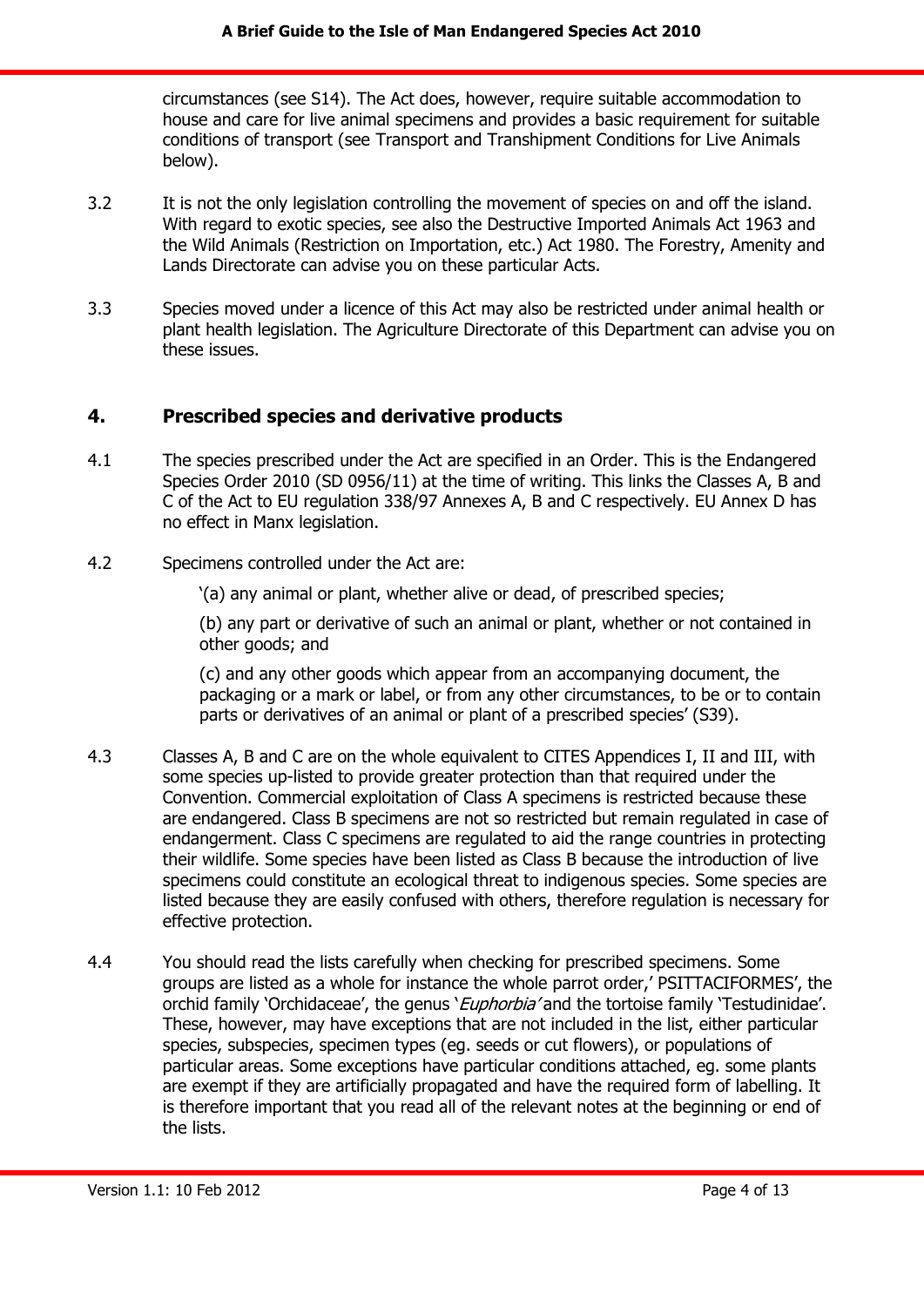#### <span id="page-4-0"></span>4.5 Hybrids

Hybrid animals and plants are controlled 'if at least one of its parents is of a prescribed species' (see the Order). Where the parents are of different classes, the specimen 'shall be treated as of the species of the higher class', where Class A is higher than B and B is higher than C.

## <span id="page-4-1"></span>**5. Import, export, re-export**

#### <span id="page-4-2"></span>5.1 Permits

- 5.1.1 Import, export (first export) and re-export of a listed specimen requires a Manx permit and may also require a permit from the other jurisdiction involved. This includes movements to and from the UK because the Isle of Man is not within the EU legal system for CITES, regardless of the Customs and Excise Agreement.
- 5.1.2 There are exemptions from the permit requirements which are detailed below. Most require an alternative certificate. A CITES permit should be acceptable to all Parties of the Convention, though they may also require a mirroring permit of their own (eg. an export permit to export from the Isle of Man and an import permit to import into the USA). If you use one of the exemptions you should ensure that this is acceptable to the management authority of both Parties involved. Contact details are on the Convention website [www.cites.org](http://www.cites.org/)
- 5.1.3 Export and re-export permits are valid for 6 months from the date of signature and import permits are valid for 12 months. They are valid for one movement only, although this may involve transit through other countries. The conditions for the issuance of permits are stated in Regs 5 to 10. Unused import or export permits, or re-export certificates, must be returned to the Department within 28 days of the date of expiry.

#### <span id="page-4-3"></span>5.2 Permit applications

Application forms are available from the government website [www.gov.im](http://www.gov.im/) or from the Department's head office. Please allow at least 2 weeks for permits. In the case of captive bred live animals, evidence of captive breeding and details of any identification marks (eg. closed rings on birds) should be included. It is essential that the species is identified before application: there are few exceptions to this requirement.

#### <span id="page-4-4"></span>5.3 Captive –bred and artificially propagated specimens

Under the Order, captive bred specimens of Class A species and artificially propagated plants of Class A species will be treated as if they were Class B species, thereby allowing commercial use. Evidence or origins will be required, or registration of the breeding facility on the Convention Register of Captive Breeding Operations or Register of Nurseries.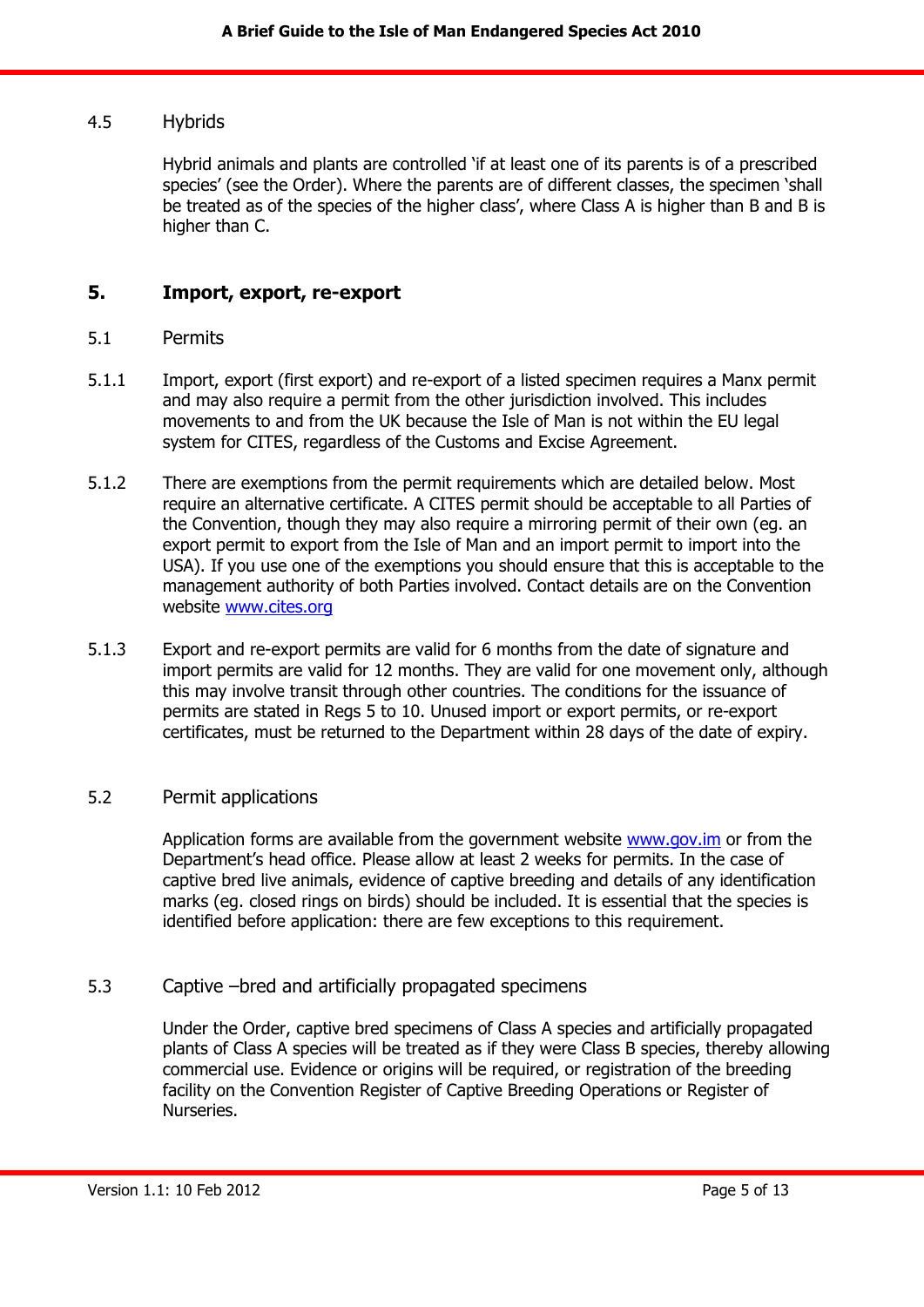#### <span id="page-5-0"></span>5.4 Notice of import/export

5.4.1 Anyone importing, exporting or re-exporting a specimen is required to give at least 48 hours notice in writing to an officer of the Isle of Man Customs and Excise (S9 and Reg 35). This should include the numbers and types of specimens, mode of transport, expected time of entry or exit and site (harbour or airport), and the name of the carrier.

> IoM Customs: PO Box 6, Custom house, North Quay, Douglas, Isle of Man, IM99 1AG Email [customs@gov.im](mailto:customs@gov.im) Customs Hotline 0800 595000

- 5.4.2 If a Customs officer has not met you at the port/airport, you may get your permit/certificate stamped at the Customs House at the head of Douglas Harbour, adjacent to the steam railway station (important if you wish to use your stamped document in future, eg. under the personal and household effects exemption, or to show legal use of a certificate). You should provide your specimen for inspection with the document.
- <span id="page-5-1"></span>5.5 Transport and transhipment conditions for live animals and plants
- 5.5.1 Any live animal specimen being transported into, from or within the island, or held during any period of transhipment must be prepared, moved and cared for in a manner which minimises the risk of injury, damage to health or cruel treatment (S12 and Reg 34). Guidelines are provide by the International Air Transport Association (IATA) in their Live Animals Regulations.
- 5.5.2 Guidelines are also provided by IATA for plants, in their Perishable Cargo Regulations, to minimise mortality and thereby maximise the sustainability of trade, but the Act does not include an offence for non-compliance regarding plant transport conditions.
- <span id="page-5-2"></span>5.6 Introduction from the Sea Certificates
- 5.6.1 Specimens of Class A or B that are brought onto the Isle of Man from an area that is not in the jurisdiction of another country, eg. fish from international waters, must be imported with an Introduction from the Sea Certificate (S5, S16 and Reg 11). Unlike import and export permits, an Introduction from the Sea Certificate may be provided for use on multiple occasions. The certificate can provide for a total quota of specimens and extend for a maximum duration of one year. Reg 11 provides the conditions for the issuance of such certificates.

#### <span id="page-5-3"></span>**6. Sale, purchase, etc**

6.1 Commerce is controlled for all Class A specimens, and for specimens of Class B that have been imported or acquired in contravention of the Act. This includes buying, offering to buy, acquiring for commercial purposes, displaying to the public for commercial purposes, using for commercial gain, selling, keeping for sale, offering for sale and transporting for sale. Sale includes hire, barter and exchange and offer for sale (including advertising or causing to be advertised for sale and inviting to treat). It is a defence to show that the specimen is pre-Convention, originates in the Island and was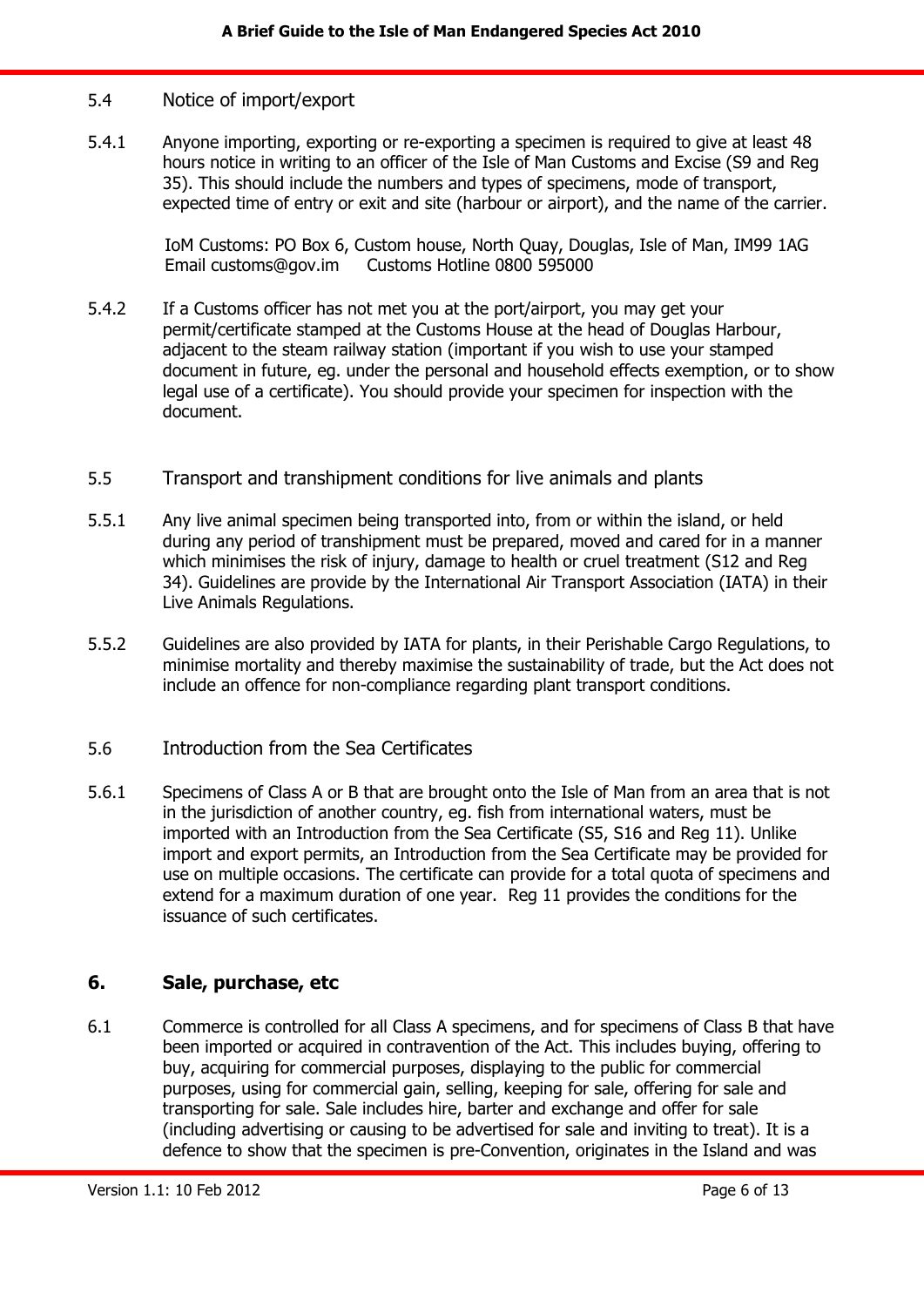obtained in accordance with the Wildlife Act, or is derived from specimens bred in captivity or artificially propagated.

- 6.2 Those involved in buying such items should make enquiries suitable to provide confidence that these were legally acquired and/or legally imported. The possession of specimens known, or that could reasonably be expected to be known, to be illegally imported or illegally acquired is an offence.
- 6.3 A certificate may be provided which permits such commercial use for the advancement of science, essential biomedical purposes, breeding in captivity or artificial propagation, or research or education aimed at the preservation or conservation of the species. The Department must be satisfied that the purpose is not detrimental to the survival of the species and the specimen must be uniquely and permanently marked. If it is for the advancement of science or for essential biomedical purposes, the circumstances must be exceptional, the species must be the only one suitable and or a Class A specimen, there are born specimens born and bred in captivity. For breeding in captivity or artificial propagation, conservation benefits must accrue to the species as a result of the commercial activity.

## <span id="page-6-0"></span>**7. Exemptions to the requirements of import/export/re-export permits**

- <span id="page-6-1"></span>7.1 Travelling Exhibition Certificates
- 7.1.1 These can be provided under S10 and S16 and Regs 12 and 22 for specimens born in captivity or artificially propagated and pre-Convention specimens if they are moving as part of a travelling exhibition, they are uniquely and permanently marked (see 8.4.5), and if live, it will be transported and cared for so as to minimise the risk to the animal of injury, damage to health or cruel treatment. The maximum duration of such a certificate is 3 years.

## <span id="page-6-2"></span>7.2 Personal Ownership Certificates

7.2.1 The owner of legally-held, live specimens held for personal, non-commercial purposes , eg. pets and hobby falcons, may apply for a personal ownership certificate (see S10, S16, Reg 4, Reg 13, Reg 23). This certificate may be used in lieau of an import or export permit on the Isle of Man for moving the specimens, when it is accompanied by the owner. You are recommended to check the requirements of the other jurisdiction involved before travelling. It seems that a mirroring EU document will be required, from the first Member State that you will be visiting. The certificate may be used on multiple occasions, unlike import and export permits, and can last for up to 3 years. Certificates will normally be provided separately for individual specimens, and must be returned to the Department within 28 days of a sale or other disposal, death or loss. Specimens must have been born and bred in captivity or must be pre-Convention specimens. They must also be uniquely and permanently marked (see 8.4.5). Personal Ownership Certificates from the Management Authorities of other jurisdictions may be acceptable for import/re-export in the Isle of Man if they fulfil the requirements set out in Reg 4 and provide the requisite information for such a certificate.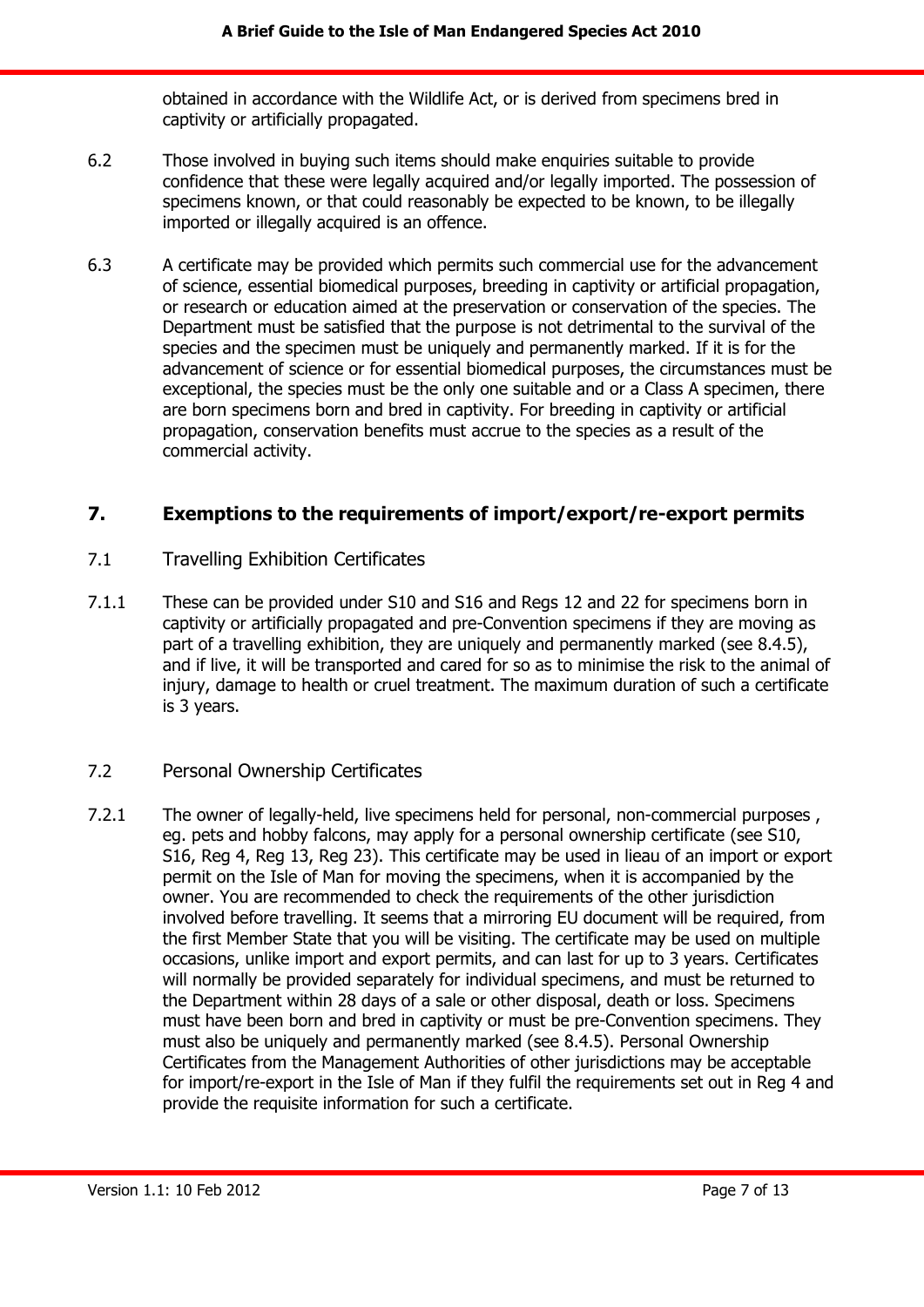## <span id="page-7-0"></span>7.3 Phytosanitary Certificates

7.3.1 A phytosanitary certificate may be used for the import, export or re-export of artificially propagated plants of Class B or C, or for artificially propagated hybrid plants produced from plants of a Class A species which is not annotated in Annex A of EU Regulation 338/97 (as amended) if the phytosanitary certificate states the type and quantity of specimens described in accordance with EC Regulation 865/2006, and bears a stamp or seal or other specific indication that 'the specimens are artificially propagated as defined by CITES'. The 2006 Regulation stipulates that the certificate should include the scientific name of the species or, if this is not possible for taxa included by family in the species list, the genus, though artificially propagated cacti and orchids of Class B can be referred to as such. An annotated listing is one for which notes have been provided in the list stating types of specimens which are exempt from restrictions. If you intend to use this provision you should first check that the other jurisdiction involved will accept the use of this kind of certificate in lieau of a permit.

#### <span id="page-7-1"></span>7.4 Pre-Convention Certificates

7.4.1 Specimens that were acquired before the species concerned was first included in the Appendices to the Convention are considered to be pre-Convention specimens. These are exempt from the requirements for import, export or re-export permits if a pre-Convention certificate is provided. Pre-Convention certificates may be provided to an applicant on suitable evidence that the specimen is a pre-Convention specimen. Documentation of the origins of the specimen may be required to satisfy this requirement. The Department will wish to determine the date on which a specimen was 'acquired', this being the date the specimen was known to be either:

i) removed from the wild; or

ii) born in captivity or artificially propagated in a controlled environment; or

iii) if such date is unknown or cannot be proved, any subsequent and provable date on which it was first possessed by a person. This will be included on the certificate and accurate, evidenced information will maximise the acceptability of the certificate for use in other jurisdictions. You are, however, recommended to check that such certification meets the requirements of any other jurisdiction involved before movement of the specimen across a border, as countries differ in there use of such a procedure.

#### <span id="page-7-2"></span>7.5 Transfers between scientific institutions

- 7.5.1 Scientific institutions may register under S20 in order to make use of special provisions for transferring herbarium specimens, other preserved, dried, frozen or embedded museum specimens, or live plant material between that institution and a recognised scientific institution in another country or territory, as a non-commercial loan, donation or exchange (Reg 26). Such movements are thereby exempt from the requirements for import/export/re-export permits if the specimens were legally obtained, are labelled using a label approved for this use, and the labels are completed by each institution and the details provided by both institutions to their management authorities (DEFA, in the case of the Isle of Man).
- 7.5.2 The conditions for registration are given in Reg 28. All specimens under this procedure must be accurately marked or labelled and recorded in a permanent catalogue. A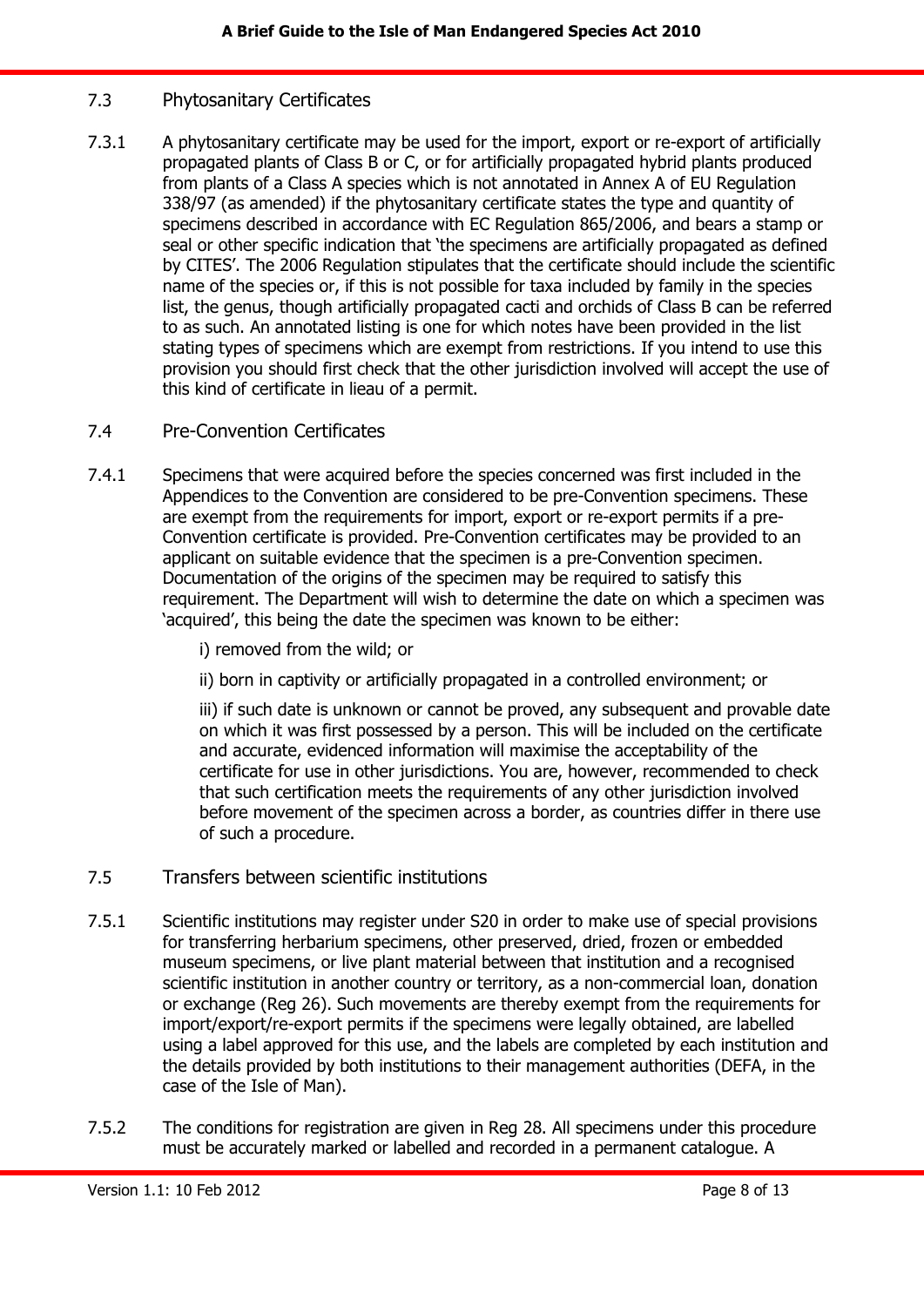permanent record of all loans and transfers to other institutions must be maintained by the registered institution.

#### <span id="page-8-0"></span>**8. Other provisions**

- <span id="page-8-1"></span>8.1 Personal and household effects
- 8.1.1 The procedures for import and export/re-export of personal or household effects are detailed in Regs 20 and 21. The movement of small quantities of specified tourist souvenirs is dealt with below, though this comes under the same regulations. Other personal or household effects are dealt with as follows.
- 8.1.2 Personal or household effects should be legally acquired and worn or carried in personal luggage, contained in the personal property of someone who is in the course of removing to the Island from another country or territory, or a hunting trophy of a specimen being imported by the hunter at a later date.
- 8.1.3 The import of Class A personal or household effects into the Isle of Man is exempt from the requirement for an import permit, unless it is the first importation of the specimen into the Isle of Man by a person who has his or her normal place of residence in, or is in the course of moving to the Island, in which case an import permit will be required. If such a specimen is being imported again at a later date (in effect a re-import), the exemption applies (i.e. an import permit is not required) if a Customs-endorsed copy of an import permit, export permit or re-export certificate issued by the Department is available for inspection on entry, or an export permit, re-export permit, certificate of origin or equivalent document (the latter in case of a non-CITES state or territory) from the country or territory of export, or proof that the specimen was acquired within the Isle of Man. If a document copy is provided, this must be endorsed by Customs in a member state of the European Community.
- 8.1.4 The import of Class B personal or household effects are generally exempt from the requirement for an import permit, but if it is the first import of the specimen by a person who has his or her normal place of residence in the Island you will need to have an export permit, re-export permit or certificate of origin, or an acceptable equivalent document (the latter in case of a non-CITES state or territory) available for inspection on entry. A copy document must have been endorsed by Customs in a member state of the European Community. If such a specimen is being imported again at a later date (in effect re-imported) then the same provisions apply as for Class A specimens (the paragraph above).
- 8.1.5 The initial export of specimens requires an export permit, but re-export by a person who has his or her normal place of residence in the Island is exempt from the re-export certificate requirements on the Isle of Man if a copy of an import permit, export permit or re-export certificate provided by the Department and endorsed by Customs is available for inspection on re-export, or proof of acquisition on the Isle of Man.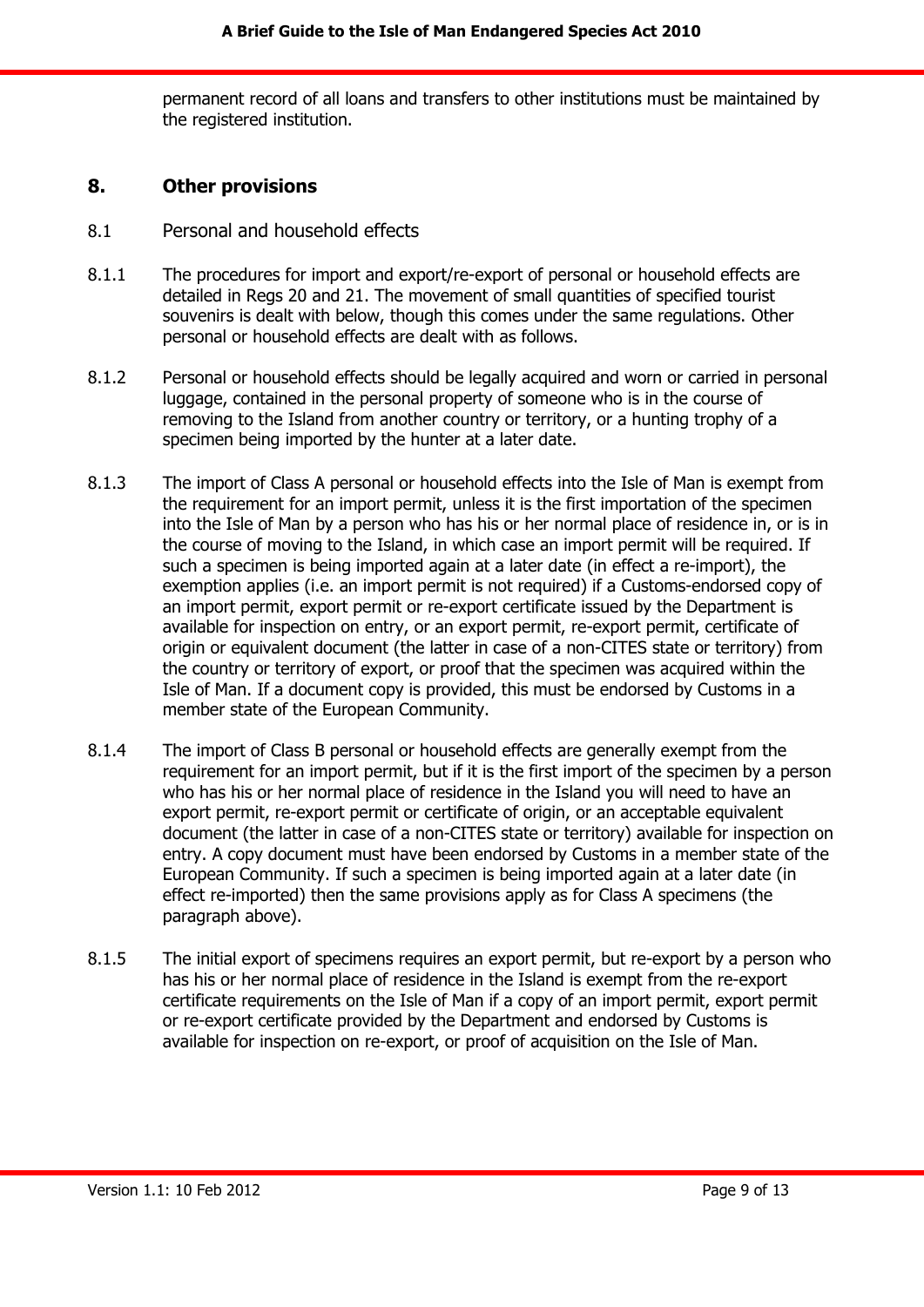#### <span id="page-9-0"></span>8.2 Tourist souvenirs

8.2.1 Under Reg 20, small quantities of some common tourist souvenirs that would otherwise be classed as regulated specimens, are exempt from the permit requirements if they are Class B (not Class A) specimens. These are listed in Reg 20.6. Please check the up to date list as this is likely to change in future, as further Class B items are accepted into this category. This exemption covers listed specimens to a stated maximum quantity, that are listed as Class B specimens, and that fulfil the requirements of personal and household effects, i.e. they were legally acquired and are either worn or carried or included in the personal luggage of the individual, contained in the personal property of an individual who is moving to the Island from another country or territory, or are hunting trophies of specimens killed by an individual and are being imported at a later date.

#### <span id="page-9-1"></span>8.3 Registration of traders and simplified procedures

The Department may register persons undertaking regular business that requires significant quantities of permits, in order to allow the use of partly completed permits so as not to unnecessarily impede applications of a regular and standard nature. Businesses involving the regular import and export of CITES specimens may get in touch with the Department for further details.

- <span id="page-9-2"></span>8.4 Marking
- 8.4.1 The Regulations link marking requirements to those specified in Articles 64-68 of Commission Regulation (EC) 865/2006, standardising marking requirements with those of the EU, to/from which most trade occurs.
- 8.4.2 Certain classes of specimens must be marked in an acceptable manner before importation, to show that they are legally sourced: those from an approved captive breeding or ranching operation; CITES Appendix I specimens for which there is a CITES export quota; raw African elephant ivory that is greater than 20cm in length and weighs at least 1kg; raw, tanned and/or finished crocodilian skins or parts of skins; live vertebrates of Class A that are part of a travelling exhibition; and caviar of sturgeon species including tins, jars or boxes into which the caviar is directly packed.
- 8.4.3 In the same way, caviar to be exported or re-exported must be marked in an acceptable manner, as must live Class A vertebrates for export. Re-exports of entire raw, tanned and/or finished crocodilian skins and flanks must have the original tags intact, or where necessary, a lost tag must have been replaced with a re-export tag. The following types of specimens, for re-export, should have the original marks intact: specimens from an approved captive breeding or ranching operation; CITES Appendix I specimens for which there is a CITES export quota; raw African elephant ivory that is greater than 20cm in length and weighs at least 1kg; and live vertebrates of Class A that are part of a travelling exhibition.
- 8.4.4 A specimen authorised by certificate for commercial use, or travelling under a Personal Ownership Certificate or a Travelling Exhibition Certificate must be uniquely and permanently marked and this identification will be stated on the certificate. Marking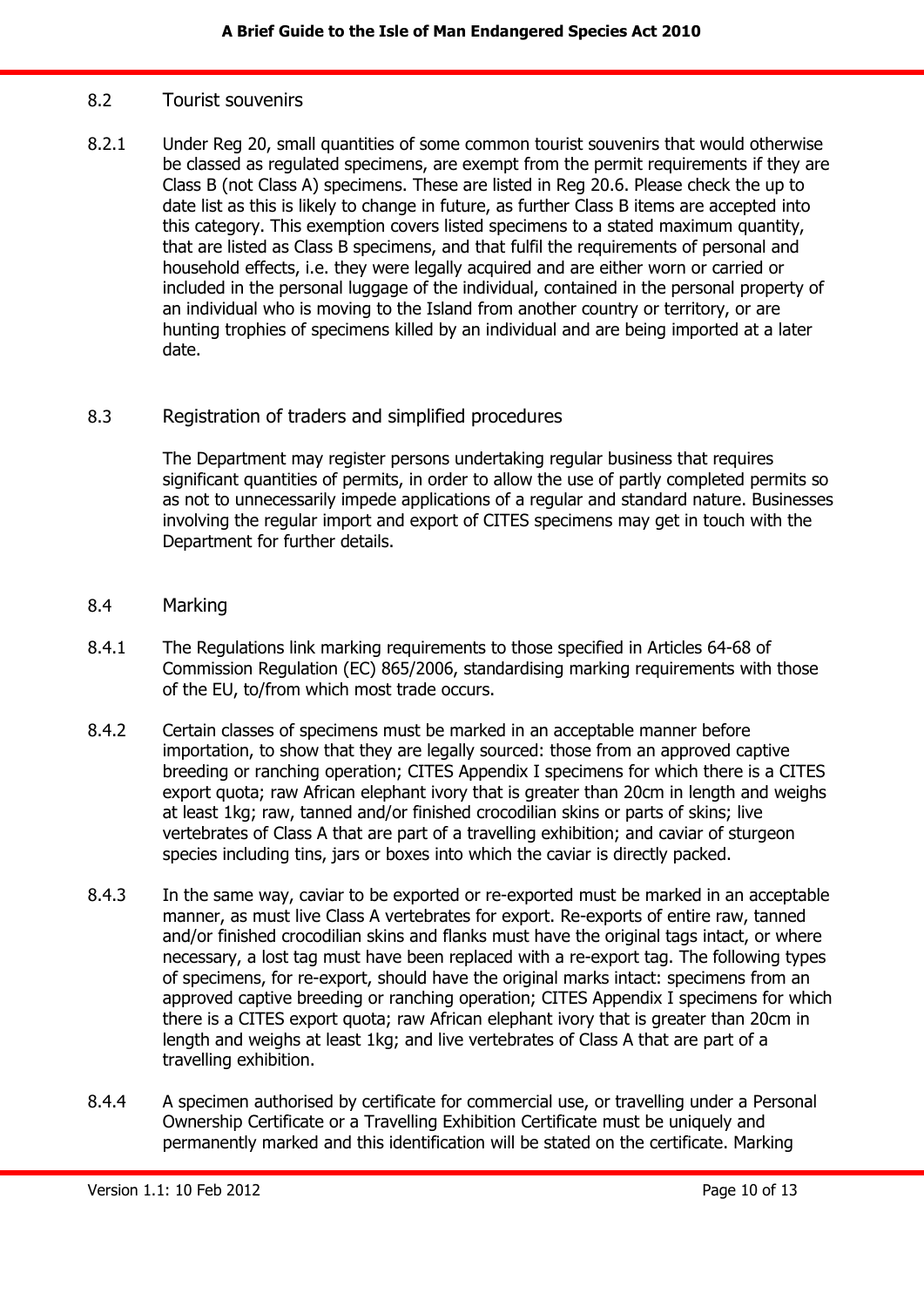should be as follows.

#### 8.4.5 Marking methods

- 8.4.5.1. With regard to travelling exhibitions, personal ownership certificates, and the commercial use of or export of Class A live vertebrates, the following apply. Captive born and bred birds shall be marked with a closed ring, or where the Department is satisfied that this is not appropriate due to the physical or behavioural properties of the animal, by microchip transponder. Other live vertebrates shall be marked by microchip or where the Department is satisfied that this is not appropriate due to the physical or behavioural properties of the specimen/species, by uniquely numbered rings, bands, tags, tattoos or other appropriate means.
- 8.4.5.2. If the Department is satisfied that the physical properties of the specimens do not allow the safe application of any marking method, the marking requirement may be set aside if the fact is stated clearly on a transaction specific certificate or permit, but this cannot include the provision of travelling exhibition certificates, personal ownership certificates or another certificate for ongoing use.
- 8.4.5.3. The specimens referred to in paragraphs 8.4.2 and 8.4.3 must be marked in accordance with the method approved or recommended by the Conference of the Parties to the CITES convention and containers of caviar shall be individually marked with nonreusable labels affixed to each primary container. If this does not seal the primary container, the caviar shall be packaged so as to permit visual evidence of any opening of the container.
- 8.4.5.4. The mark details should be included in the permit/certificate application. The requirements for transponder specification are specified in the Regulations as those set out in Regulation 854/2006. The marking of any live animal must be undertaken with due regard for the humane care, well-being and natural behaviour of the specimen.

# <span id="page-10-0"></span>**9. Further information**

- 9.1 A digital version of this document is available from the government's website www.gov.im. A paper copy may be consulted at the Department's head office. If you have specific requirements regarding accessible details (eg. large print), please contact the Department to arrange for a suitable copy
- 9.2 The Department intends to review this document periodically, in order to take account of common queries. It is therefore worth checking occasionally for updates on the government website.
- 9.3 Queries regarding the administration of this Act or the contents of this guide may be addressed to:

Dr Richard Selman, Senior Biodiversity Officer (Zoologist) Directorate of Forestry, Amenity & Lands Department of Environment, Food & Agriculture Thie Slieau Whallian Foxdale Road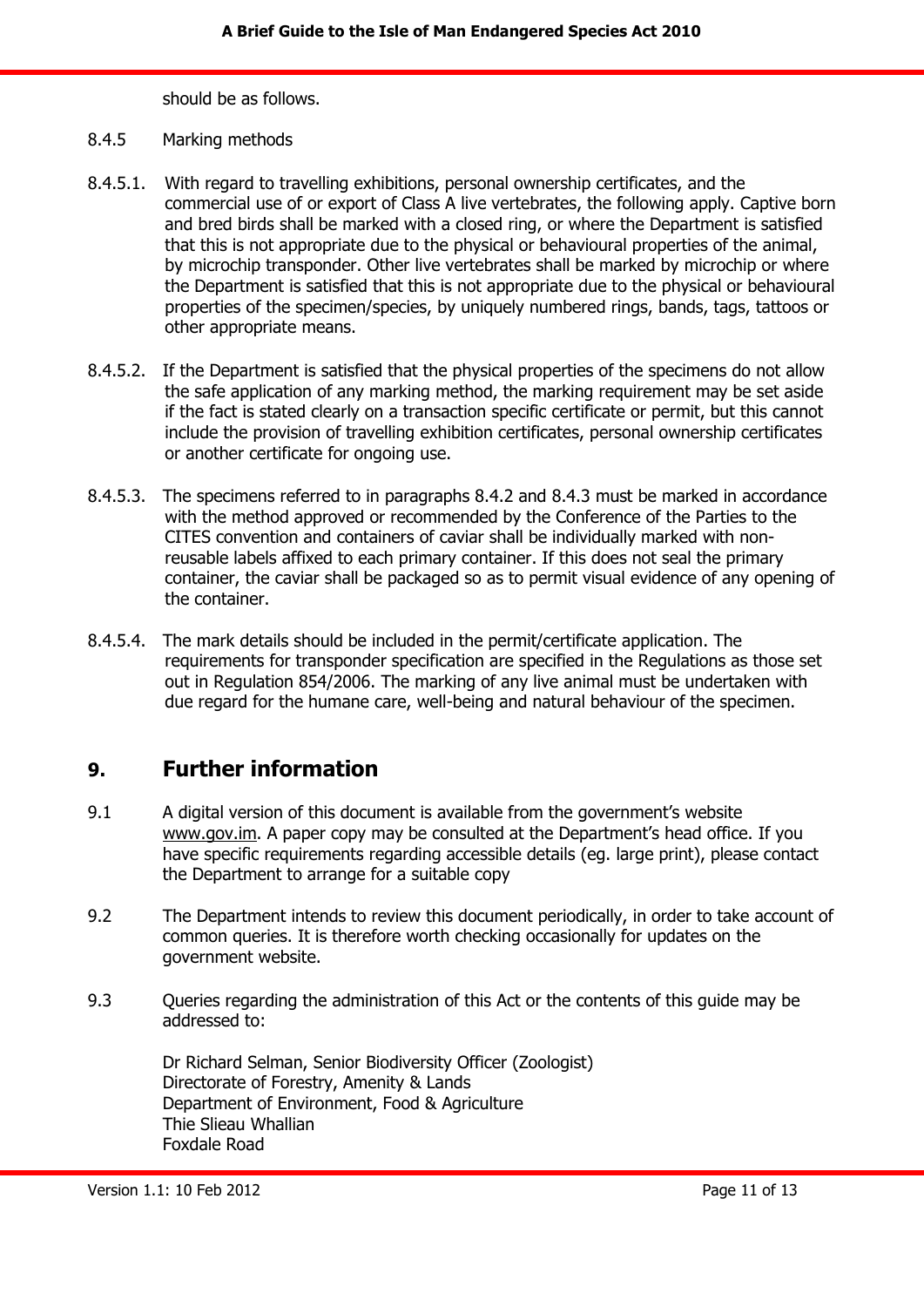St John's Isle of Man IM4 3AS Tel: +44 1624 685835 Fax: +44 1624 685851 Email: richard.selman@gov.im